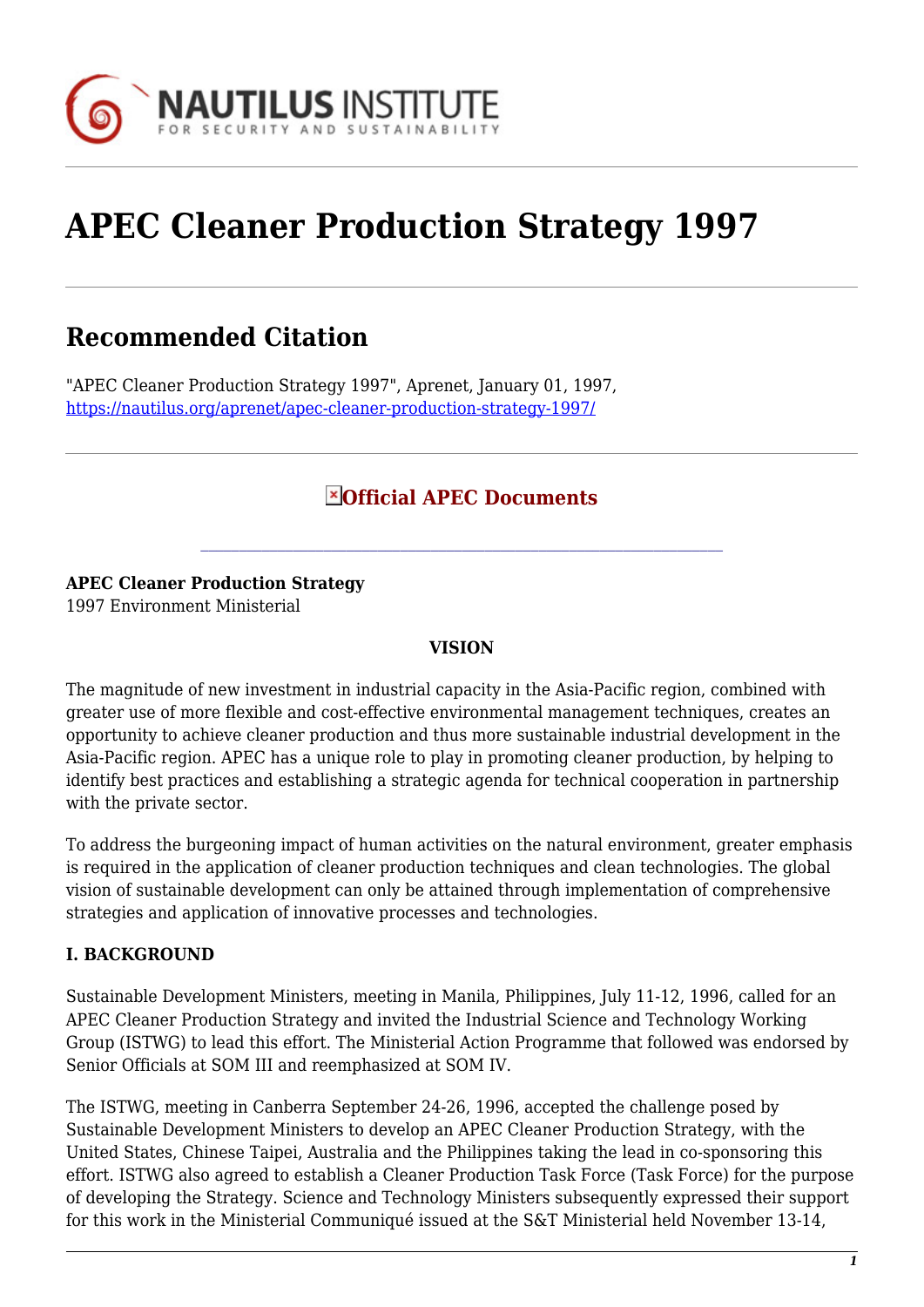1996, in Seoul, Korea. This work also was recognized by Leaders in the Manila Leaders' Declaration. The 12th ISTWG, meeting in Vancouver, 5-6 March, 1997, approved the Terms of Reference for the Task Force.

#### **II. DEFINITION OF "CLEANER PRODUCTION"**

Recognizing that clean technologies are an integral element of cleaner production, the Task Force agreed to call this strategy the "Cleaner Production Strategy". To understand the goals of the APEC Cleaner Production Strategy, it is important to define the term "cleaner production". For the purposes of this Strategy, the following definition, which was established by the United Nations Environment Programme, will apply:

Cleaner production means the continuous application of an integrated preventive environmental strategy to processes, products and services to increase efficiency and reduce risks to humans and the environment.For production processes: cleaner production includes conserving raw materials and energy, eliminating toxic raw materials, and reducing the quantity and toxicity of all emissions and wastes before they leave a process.

For products: the strategy focuses on reducing impacts along the entire life cycle of the product, from raw materials extraction to ultimate disposal of the products.

For services: cleaner production reduces the environmental impact of the service provided over the entire life cycle, from system design and use to the entire consumption of resources required to provide the services.

Cleaner production requires applying know-how, improving technology, and changing attitudes.

Many preventive terms - such as eco-efficiency, pollution prevention, waste minimization, resource reduction - are in use today. At UNEP, the term "cleaner production" was chosen to encompass a comprehensive approach to production. Thus cleaner production covers both processes, products and services and impacts of all, including their design, utilization and usage of raw materials and energy. It covers all wastes - hazardous/toxic or not - whether emitted into the air, water or onto the land. The term acknowledges that cleaner production requires not only improving efficiency and material substitution using tools such as technology and know-how - but new managerial skills and policies as well. It also acknowledges the importance of design and use of products as well as services.

#### **III. GOALS AND OBJECTIVES**

The following two goals will serve as the basis for the APEC Cleaner Production Strategy:

Goal 1: Strive to achieve dramatic progress in reducing environmental impacts in various industry sectors through promotion of appropriate cleaner production technologies, policies and practices.

The first objective under Goal 1 is to spur widespread application within industry sectors of technologies, policies and practices that are both environmentally and economically efficient. The second objective is to forge partnerships between government and industry sectors that will stimulate sustained application of environmentally and economically sound solutions. In pursuit of these objectives, it is anticipated that participating economies will identify sectors of primary relevance to them and will work with other interested economies to develop and advance a cooperation agenda through such methodologies as those listed below.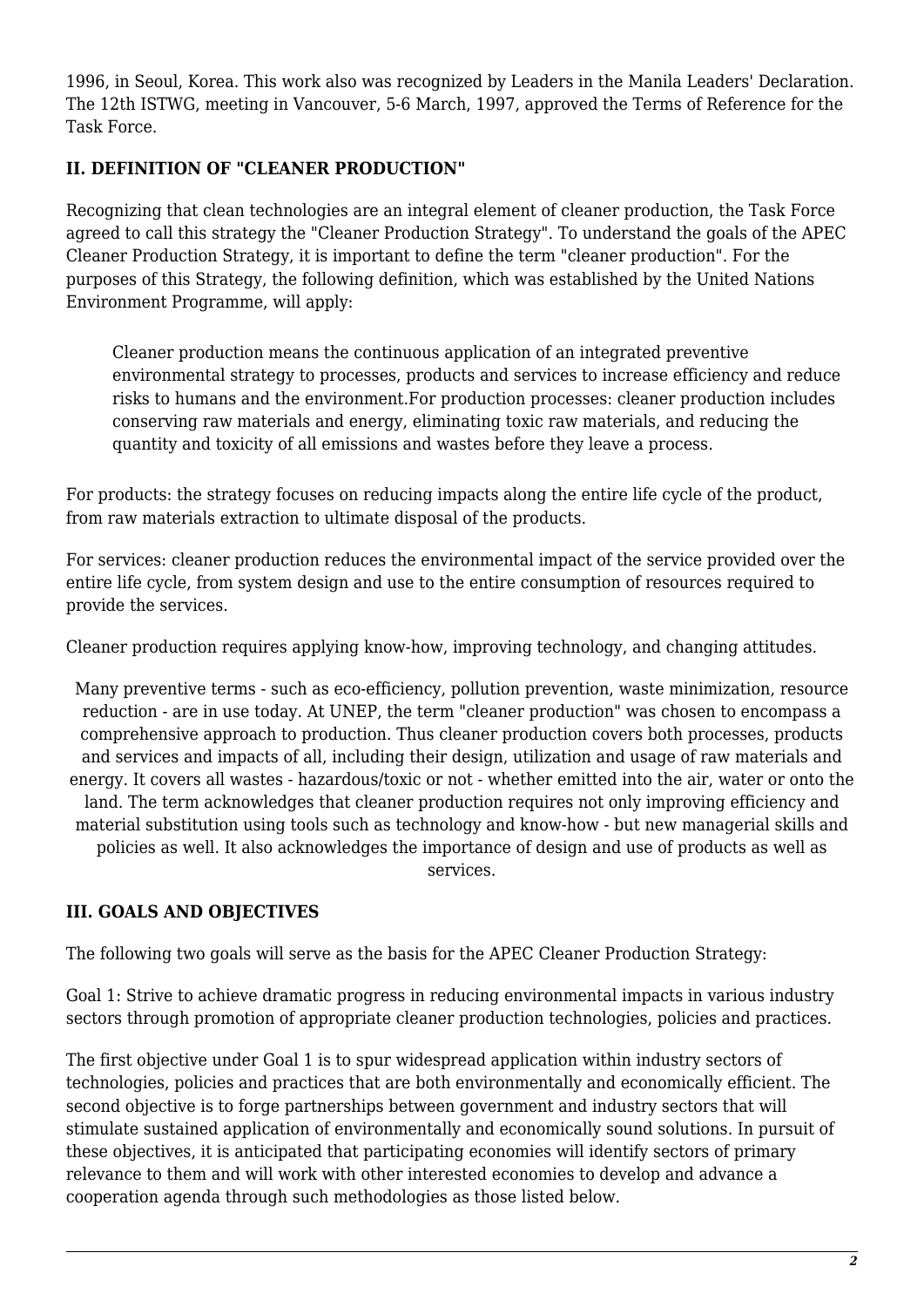Goal 2: Strive to achieve broader adoption of cross-cutting policies and methods for cleaner production through institutional, professional and private sector partnerships.

The first objective under Goal 2 is to spur widespread adoption of innovative policies and methods that provide the necessary framework and tools to enable the application of environmentally and economically efficient practices across all industry sectors. The second objective is to initiate partnerships among and between government, industry, and public and private institutions that will develop the capacity to ensure sustainable economic growth. These objectives may be achieved through such methodologies as those listed below.

#### **IV. METHODOLOGY**

There is a wide variety of ways in which member economies may achieve the goals and objectives of the Strategy. The following list is a framework within which specific initiatives may be developed.

Goal 1: Sector-Based Approaches

encourage member economies to develop and use tools such as training modules, manuals, and guidelines to enable industry to implement cleaner production.develop capacity and mechanisms for sharing information on cleaner production within industry sectors and among member economies, for example: workshops; electronic means; study tours; and fellowships.

facilitate cleaner production demonstration projects with wide application in member economies.

encourage the involvement of established science, technology, and research networks in the assessment and development of cleaner production technologies.

promote management systems that facilitate the implementation of cleaner production, such as the ISO 14000 series.

establish mechanisms to diffuse appropriate best practices throughout industry sectors and member economies, for example: public-private partnerships; involvement of industry and professional associations, including small- and medium-sized enterprises.

promote the development and application of environmental performance indicators.

Goal 2: Cross-Cutting Approaches

encourage member economies to develop a policy framework that would facilitate the implementation of cleaner production within industry, for example: policies to encourage investment in cleaner production; and activities to promote adoption of management systems such as the ISO 14000 series.

develop capacity and mechanisms for sharing technical and policy information on cleaner production across sectors and among member economies, for example: workshops; electronic means; study tours; and fellowships.

facilitate cleaner production demonstration projects with wide application across industry sectors and member economies.

encourage the involvement of established science and technology networks in the assessment and development of cleaner production technologies with wide application across industry sectors and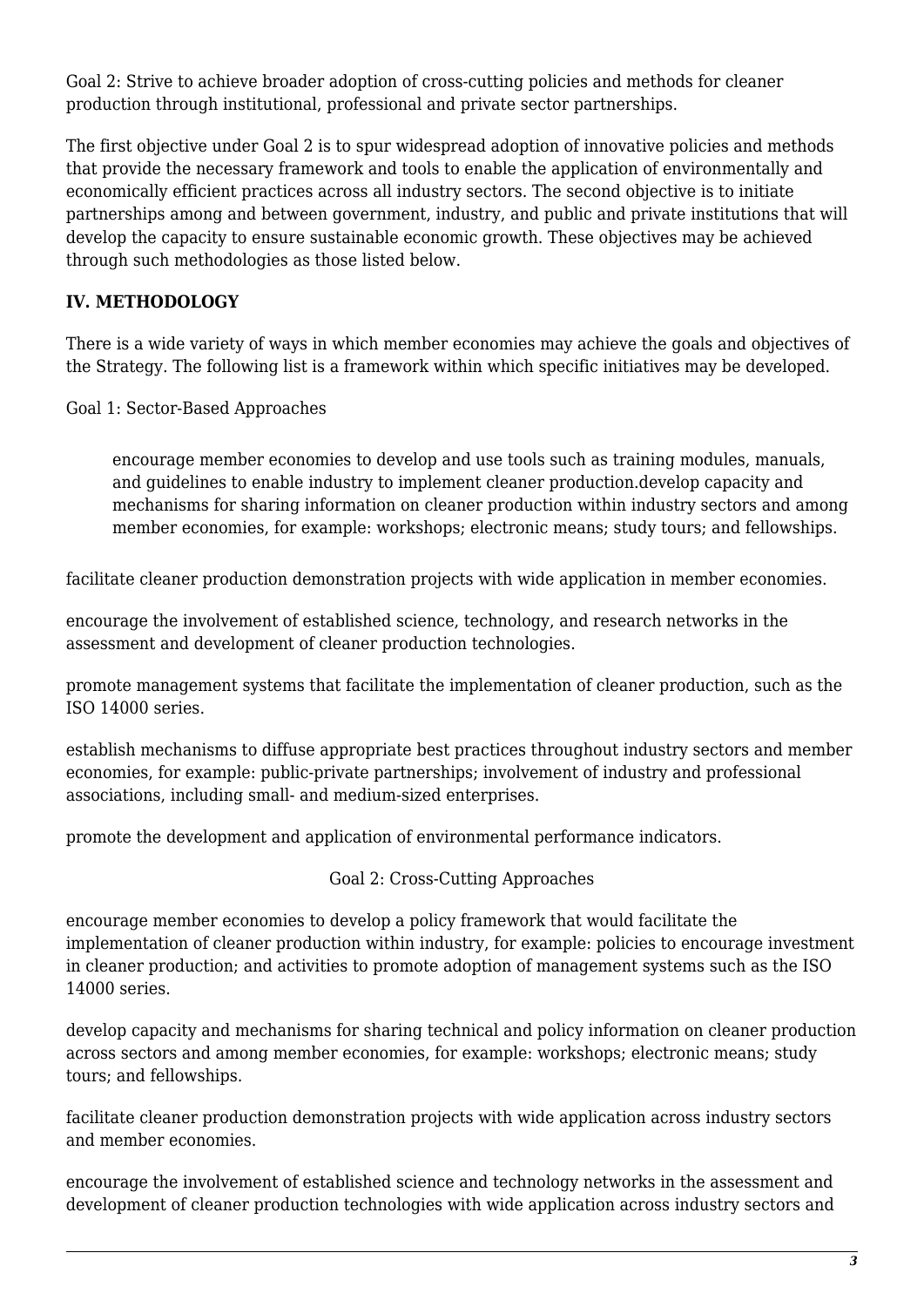member economies.

promote institutional cooperation that strengthens the capacity of the public sector at all levels to promote cleaner production and to provide the tools needed to help achieve cleaner production in industry.

establish mechanisms to diffuse appropriate best practices across industry sectors and member economies, for example: public-private partnerships; involvement of industry and professional associations, including small- and medium-sized enterprises.

#### **V. COORDINATION AND PARTICIPATION**

Implementation of the Cleaner Production Strategy will require participation by various APEC bodies in addition to the ISTWG. As noted by Sustainable Development Ministers in the July 1996 Action Programme, it will be important to work with the Human Resources Development Working Group (HRDWG), the Energy Working Group (EWG) and other working groups as appropriate in implementing the Strategy.

Implementation of the APEC Cleaner Production Strategy should take into account the important work already underway in other international organizations and institutions, such as the UNEP Cleaner Production Centre and the World Bank Clean Technology Initiative for Asia (see Annex 2), and APEC Cleaner Production activities should complement such initiatives. Private sector expertise is an essential component in the implementation of the strategy and the design of the action agenda. The Strategy will be implemented in part through liaison with experts in cleaner production and existing cleaner production agencies in member economies to build upon their networks and experience.

#### **ANNEX I**

Terms of Reference for an APEC Cleaner Production Implementation Task Force

#### Background

The APEC Ministerial Meeting on Sustainable Development held in Manila on 11-12 July, 1996 called for the initiation of an APEC Cleaner Production Strategy. The Ministers, through the APEC Senior Officials Meeting (SOM), invited the APEC Industrial Science and Technology Working Group to develop and implement this strategy, working with the Human Resources Development Working Group (HRDWG), the Energy Working Group (EWG), and other working groups as appropriate. The Industrial Science and Technology Working Group (ISTWG) subsequently established a Task Force to prepare the Strategy, now called the APEC Cleaner Production Strategy, and to develop the Terms of Reference for an APEC Cleaner Production Implementation Task Force.

Article 1: Establishment of an APEC Cleaner Production Implementation Task Force

Under the authority of the ISTWG, the APEC Cleaner Production Implementation Task Force is hereby established. The Implementation Task Force will report regularly or upon request to the ISTWG, and the ISTWG will report the progress made on the Cleaner Production Strategy to the SOM.

#### Article 2: Mandate

1. Promote and coordinate, with approval by ISTWG, implementation of the Cleaner Production Strategy within APEC, including encouraging member economies to develop proposals in areas of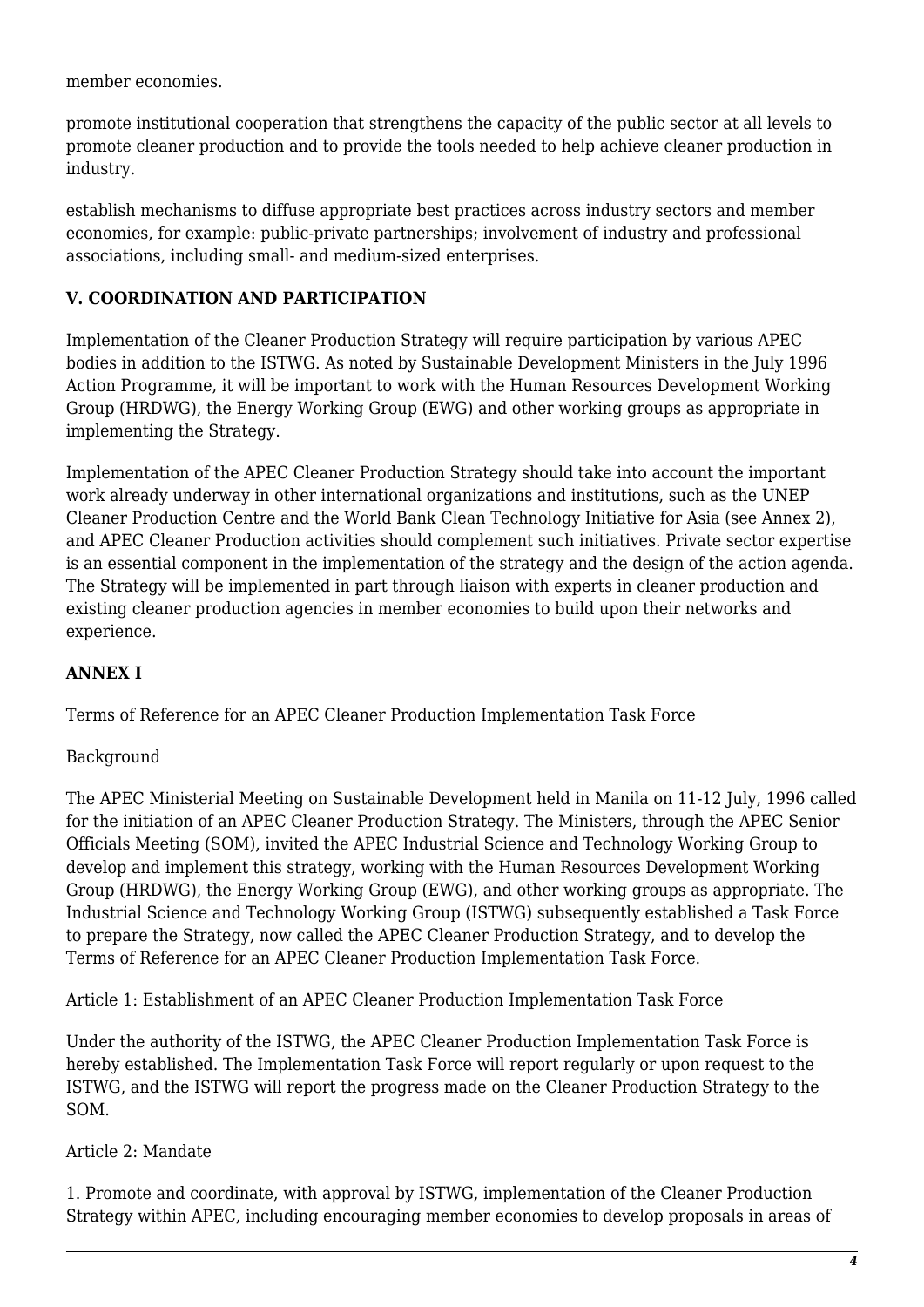identified needs.

2. Recommend through ISTWG, as necessary, modifications or revisions to the Cleaner Production Strategy.

Article 3: Scope of Activity

1. The Implementation Task Force will compile information on cleaner production activities occurring within APEC, and report progress on the implementation of the Cleaner Production Strategy to the SOM through ISTWG.

2. The Implementation Task Force will, through ISTWG, support development of proposals that implement the Strategy through various working groups.

3. The Implementation Task Force may, through ISTWG, provide advice to member economies on the relevance of particular proposals to implementing the Cleaner Production Strategy.

4. The Implementation Task Force will, with the approval by ISTWG, liaise as appropriate with other related international organizations and fora to ensure that efforts are complementary.

Article 4: Administrative Structure and Mechanisms:

1. The Implementation Task Force will, with approval by ISTWG, include participation from appropriate APEC fora.

2. The Implementation Task Force will have a Chair and a Vice Chair, selected on a consensus basis from the Implementation Task Force membership.

3. The Implementation Task Force will consult through all available means and meet as required, as determined by the Task Force membership.

4. Through the APEC Secretariat, the Implementation Task Force will invite other APEC fora to provide the Task Force with information on projects or proposals which they consider contribute to the Cleaner Production Strategy.

Article 5: Time Frame

The Implementation Task Force will exist for a period of two years from the date of its establishment by ISTWG. This time frame may be amended by the ISTWG.

## **ANNEX 2**

The following mechanisms may be available to advance or facilitate cooperation under the Cleaner Production Strategy:

APEC Sustainable Development Training and Information Network; Virtual Centre for APEC Environmental Technology Exchange; APEC Centre for Technology Exchange and Training for Small and Medium Enterprises (ACTETSME); APEC Clean Coal Technology Information Network; Regional clean technology and cleaner production information centres; Regional energy efficiency centres; EnviroNet; UNEP's Cleaner Production Centre; World Bank Clean Technology Initiative for Asia; Cleaner production programs of specific member economies (e.g., US-Asia Environmental Partnership); Industry- and NGO-led initiatives (e.g., chemical industry's Responsible Care program);and Other APEC working groups.